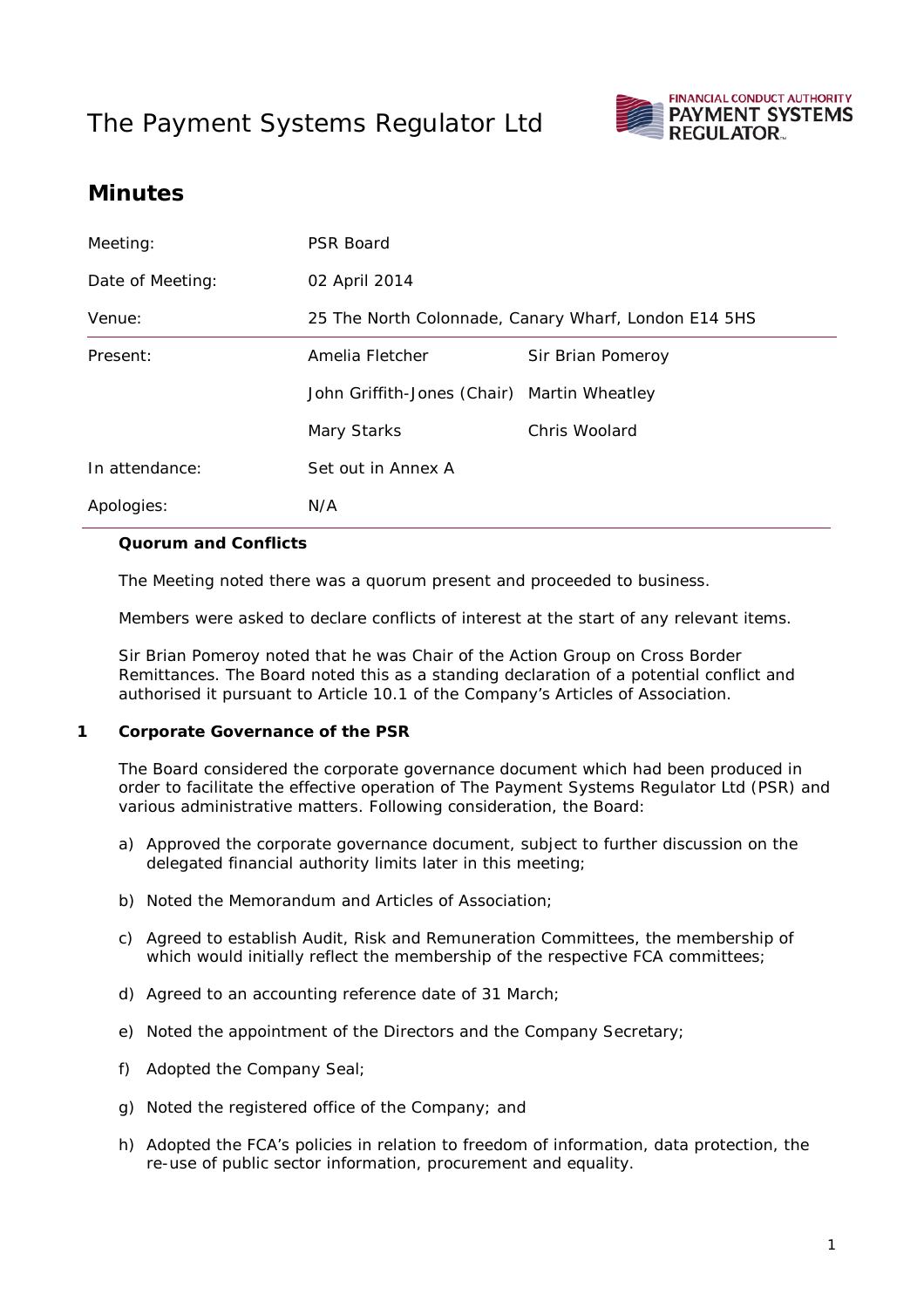### **2 Policy Papers**

#### 2.1 Strategic Aims and Day One Policy Targets

Ms Starks advised that Directors had requested an early discussion about the vision for the PSR and also the ambitions for day one. In the ensuing discussion, the proposed 'straw man' vision statement was considered and the following points were noted:

- it was agreed that the PSR should adopt the same cultural characteristics as the FCA;
- the draft strategic aims were considered but it was agreed that the PSR should consult on what it should deliver. Following discussion, it was agreed that the draft strategic aims as submitted to the meeting would be used as an initial working draft, subject to further refinement;
- the vision statement: 'To make payment systems work well for those that need to use them' was proposed;
- the Board also considered the draft high-level regulatory priorities for day one and what form a rulebook might take;
- following discussion, the suggested high-level regulatory priorities were noted. These would be reassessed once responses to the Call for Inputs had been received; and
- in respect of account number portability and ownership of payment system operators, a workstrand was underway to discuss ownership issues. It was likely that this would include a stakeholder workshop. The effectiveness of the Current Account Switch Service (CASS), which would impact any work on account number portability, was due to be reviewed in September, one year after CASS's introduction.

#### 2.2 Advisory Panel

Ms Starks introduced a paper and the following points were noted:

- it would be necessary for an advisory panel to be established separately from the existing FCA panels. One panel with a wide-ranging membership would be preferable to having a multiplicity of panels. Following discussion Ms Starks was authorised to design the new panel; and
- a number of events would be scheduled as part of a stakeholder engagement programme and members of the PSR Board were invited to participate in these.

#### 2.3 Executive Governance Structure

Ms Starks advised that:

- following finalisation of the membership of the PSR Board, interim membership of the Policy Committee, the Programme Board and the Steering Group had also now been progressed. The appointment of a Senior Adviser had not yet been agreed and this would be progressed once the Managing Director had been appointed; and
- it was agreed that any significant or 'three star' matters should be brought to the PSR Board and should be notified to the FCA Board for information, probably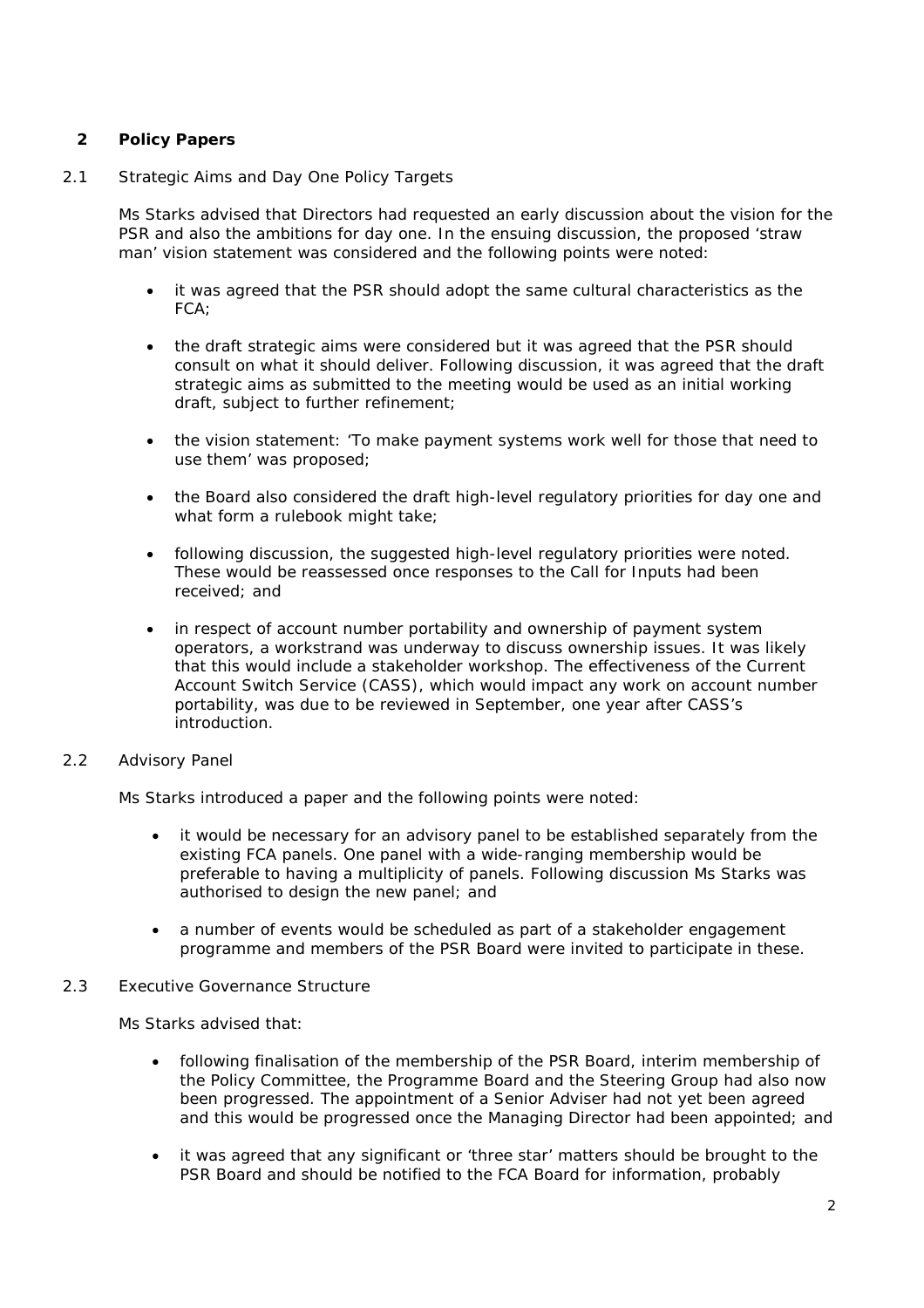through inclusion in the CEO's report. Copies of the PSR Board Minutes would also be included with the FCA Board papers in future.

2.4 Ofcom/PSR Collaborative Study

Ms Starks introduced a paper setting out proposals for an Ofcom/PSR collaborative study to consider innovation in UK consumer electronic payments:

- the study had been proposed by HM Treasury and would be a research project which would not make any recommendations;
- it would be important for sufficient resource to be allocated to the study to ensure that all the proposed stakeholders listed in the paper could be consulted; and
- following discussion, the Board confirmed its approval in principle for the study and delegated authority to finalise the terms of reference to Ms Starks.

#### **3 Operations**

3.1 Budget approval and forecasts

The financial authorities set out in the corporate governance document were considered and the Board agreed that the following approvals for expenditure would be required:

Up to £250,000 – PSR Managing Director

£250,000 to £1million – PSR Chairman or Deputy Chairman

Over £1million – PSR Board

The Secretary was asked to amend the corporate governance document to reflect these financial authority levels.

3.2 Branding

Potential branding for the PSR was discussed and it was agreed that this would be progressed with the Communications Division. The Board considered that the branding should be distinct but with some linkage to the FCA.

It was agreed that the names of the PSR Directors should be added to the PSR area of the FCA website but that there would not be any high profile communications until after the appointment of the Managing Director.

#### 3.3 Recruitment

Ms Starks advised that some permanent staff and some contractors were now being recruited towards an eventual headcount of approximately 25 staff. Although some recruitment would be carried out before the Managing Director joined the PSR, there would still be scope for him/her to shape the organisation following their appointment. The Chair noted that interviewing of candidates for the Managing Director's role had commenced and it was anticipated that an appointment would be made shortly.

#### **4 Any Other Business**

There was none.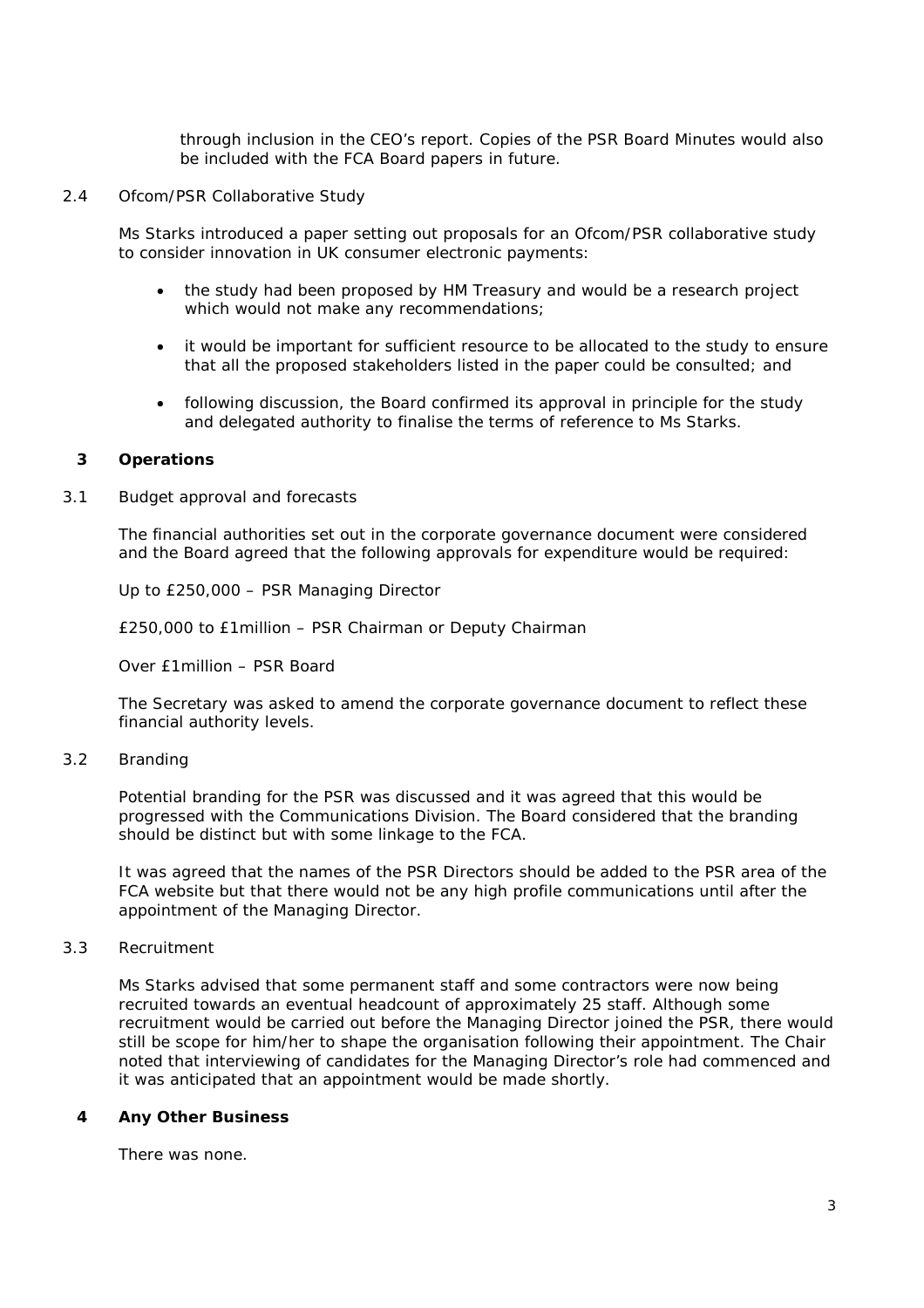### **5 Papers for noting**

5.1 Forward agenda and policy plan

The dates of Board meetings for the remainder of 2014 were noted. The Board asked for a timetable setting out the work which was expected to be submitted to the Board for consideration to be produced for the next meeting.

The meeting closed at 6.00pm

Assistant Company Secretary